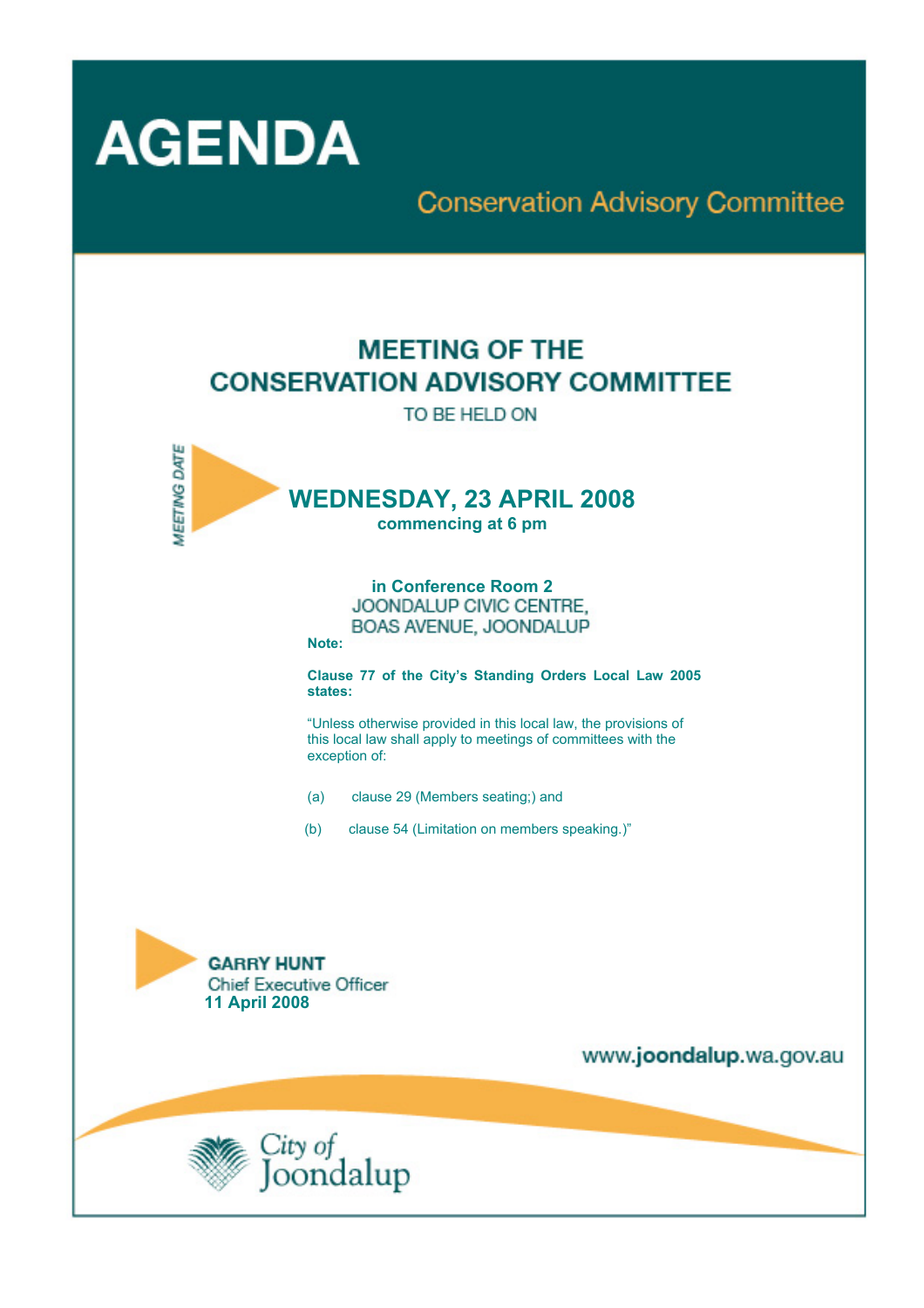Notice is hereby given that a meeting of the **CONSERVATION ADVISORY COMMITTEE** will be held in Conference Room 2, Joondalup Civic Centre, Boas Avenue, Joondalup on **Wednesday, 23 April 2008** commencing at **6 p.m.** 

GARRY HUNT Chief Executive Officer **Joondalup** 11 April 2008 Western Australia

### **AGENDA**

#### **Committee Members**

Cr Mike Norman **Presiding Person** Cr Fiona Diaz Cr Marie Macdonald Mr John Chester **Community Representative** 

Cr Sue Hart Deputy Presiding Person

Mrs Marilyn Zakrevsky Community Representative Ms Suzi Greenway **Community Representative** Mr Barry Fitzsimmons<br>
Ms Phyllis Robertson<br>
Community Representative Community Representative Dr Marjorie Apthorpe Community Representative Mr Tim Argus **Community Representative** Mr Steve Magyar **Community Representative** Mr Gary Tate **Community Representative** Ms Dorothy Lullfitz **Community Representative** 

#### *Terms of Reference*

- $\triangleright$  To make recommendations to Council for the conservation of the City of Joondalup's natural biodiversity.
- $\triangleright$  To provide strategic input and when requested advice on issues relating to the conservation and management of the City's natural biodiversity.
- $\triangleright$  To promote partnerships between Council and the community to protect the City of Joondalup's natural biodiversity as contained within its various natural areas (bushland, wetlands and coastal environment).

#### **DECLARATION OF OPENING**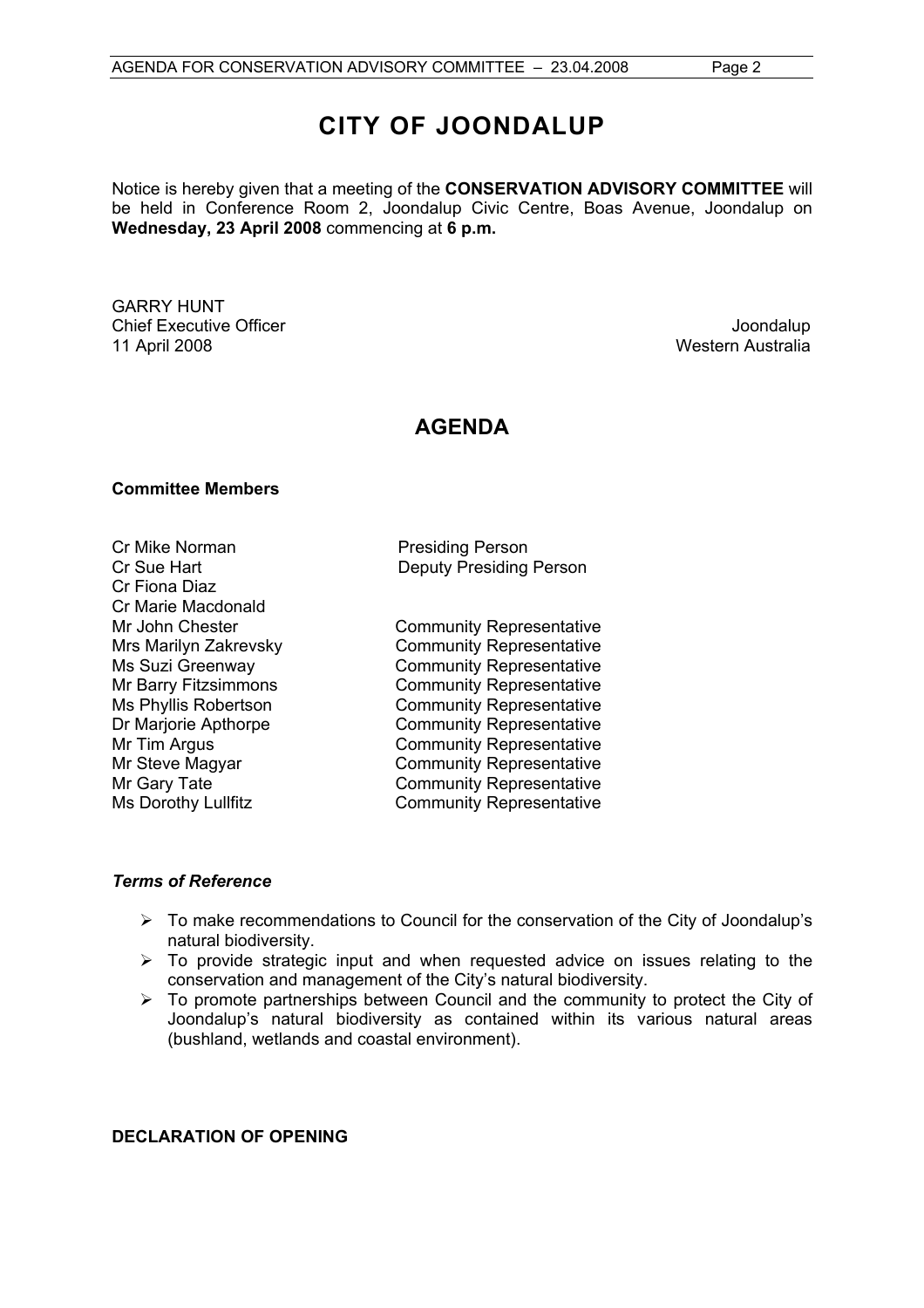#### **APOLOGIES/LEAVE OF ABSENCE**

#### **CONFIRMATION OF MINUTES**

MINUTES OF THE CONSERVATION ADVISORY COMMITTEE HELD 27 FEBRUARY 2008

#### **RECOMMENDATION**

**That the minutes of the meeting of the Conservation Advisory Committee held on 27 February 2008 be confirmed as a true and correct record.** 

**ANNOUNCEMENTS BY THE PRESIDING PERSON WITHOUT DISCUSSION** 

**DECLARATIONS OF INTEREST** 

**IDENTIFICATION OF MATTERS FOR WHICH THE MEETING MAY SIT BEHIND CLOSED DOORS** 

**PETITIONS AND DEPUTATIONS** 

#### **REPORTS**

**Item 1 Conservation Advisory Committee Environmental Education Planning Workshop- 23 April 2008 Page 4** 

**MOTIONS OF WHICH PREVIOUS NOTICE HAS BEEN GIVEN** 

**REQUESTS FOR REPORTS FOR FUTURE CONSIDERATION** 

**CLOSURE**